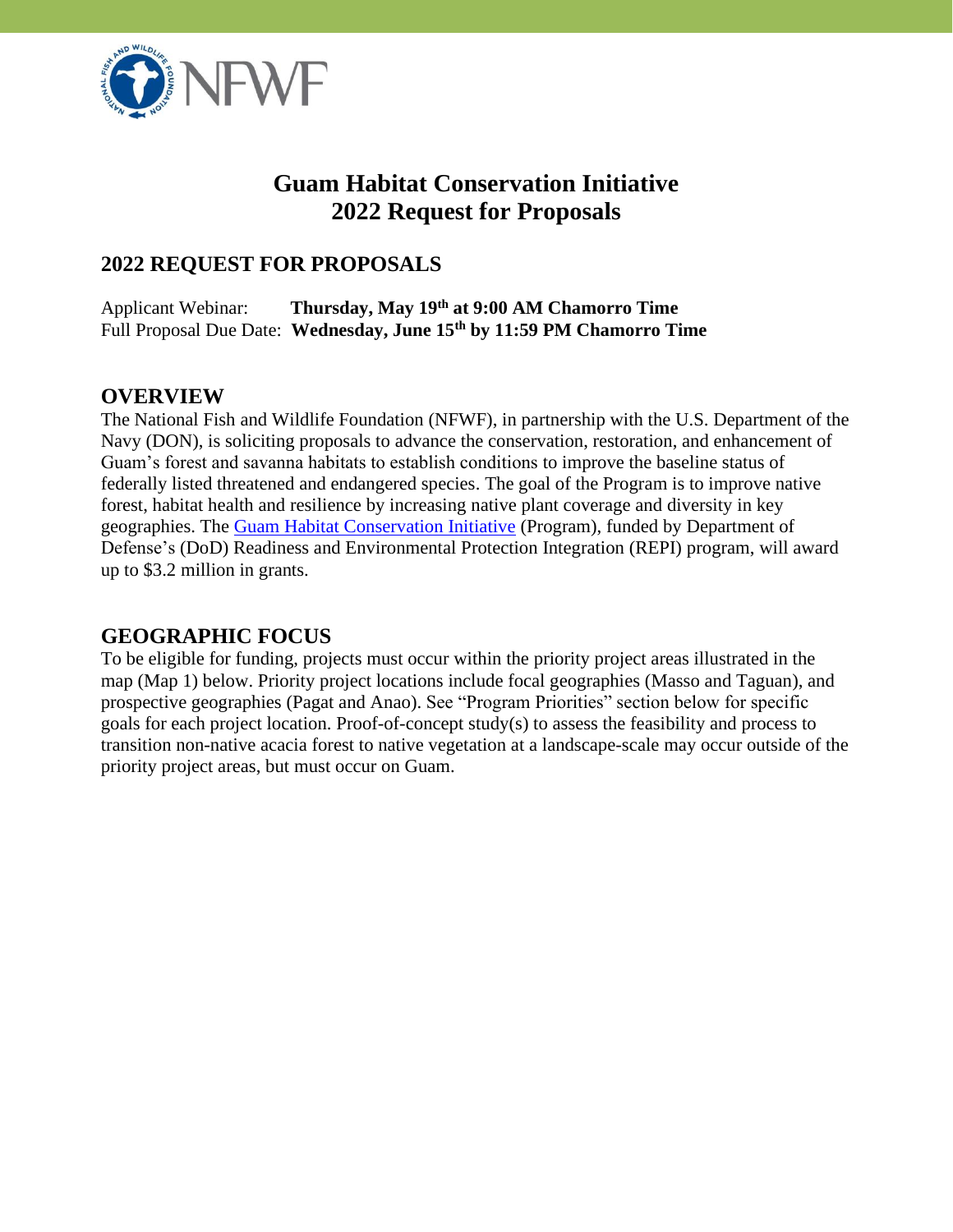

Map 1. Priority Project Areas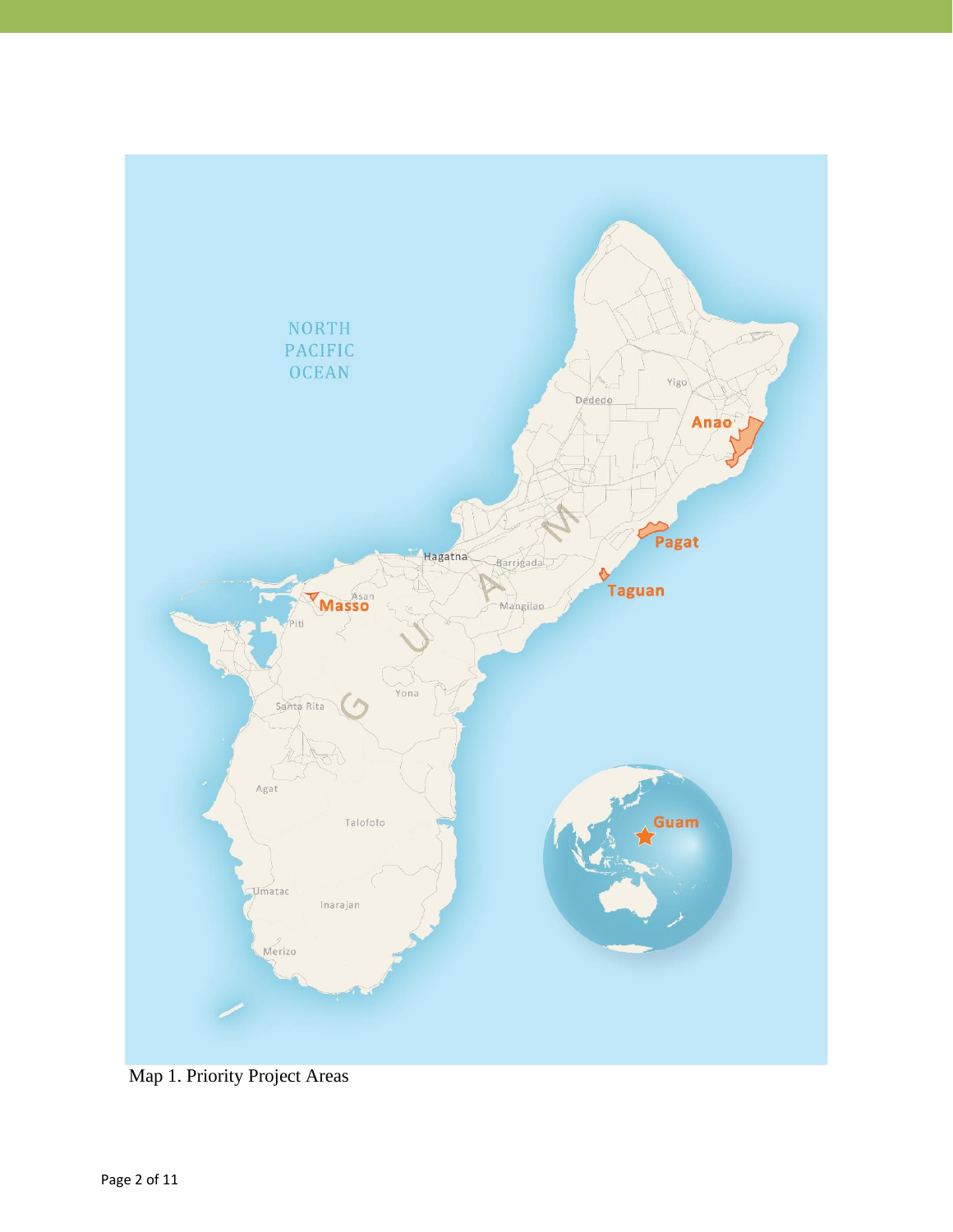## **PROGRAM PRIORITIES**

All proposals must specifically address how proposed projects will directly and measurably contribute to the accomplishment of Program goals. Further information on the Program goals and budget can be found in the [Guam REPI Habitat Conservation Initiative Implementation Plan \(2022-](https://www.nfwf.org/sites/default/files/2022-04/guam-REPI-implementation-plan.pdf) [2027\),](https://www.nfwf.org/sites/default/files/2022-04/guam-REPI-implementation-plan.pdf) which guides the strategies in this RFP. The Program will award grants to projects that address the following priorities:

- 1. **Establish forest and habitat health baseline conditions**: Projects will incorporate existing information, fill data gaps, and evaluate forest and habitat health conditions to create a baseline at Masso, Taguan, Pagat, and Anao. Baseline information will be: 1) shared with program partners (DON, Guam Department of Agriculture, U.S. Fish and Wildlife Service), 2) used by the Program to inform future management actions, and 3) may be made available to successful applicants that require these data to support acquisition of environmental compliance permits necessary to implement other Program strategies.
- 2. **Site design and permitting**: Priority projects of the Program may require preliminary design and feasibility assessments and approved permits and clearances to lay the groundwork for successful implementation to meet native forest health and habitat objectives. Recognizing this need, applicants may request funding to support site design and permitting activities at Masso, Taguan, Pagat, and Anao. Proposals should demonstrate an understanding of the relevant permitting considerations to be addressed and indicate plans to work closely with the DoN as the lead project proponent and funder of the program, as well as hold robust conversations with permitting officials at various levels of government early and throughout the design process and prior to submission of permitting applications. Applicants should budget time and resources to obtain the necessary permits and clearances to comply with any Federal, state, territorial, or local requirements. Eligible activities under this focus area may include:
	- a. Conducting parcel boundary surveys to define and record property limits of Taguan, Pagat, or Anao. As necessary, projects will install boundary survey monuments to clearly mark parcel boundaries.
	- b. Work with the necessary permitting agencies, such as the Guam State Historic Preservation Office and U.S. Fish and Wildlife Service, on compliance requirements for Masso, Taguan, Pagat, and Anao.
	- c. Preparing compliance documentation for Masso, Taguan, Pagat, and Anao in consideration of site-specific conditions and individual project needs.
- 3. **Prevent forest and habitat degradation by invasive ungulates**: Projects will install ungulate-proof, human access-friendly fencing around Masso and Taguan focal geographies. Fencing designs should be robust to prevent ungulate ingress while providing continued public access for appropriate recreational, cultural, and management use. Projects will also remove 100% of the invasive ungulates found within these newly created management units and maintain the management units to prevent future ingress by ungulates over the five-year program term. The development of monitoring and maintenance plans to achieve depredation goals, track progress, and ensure long-term sustainability of fencing will be necessary.
- 4. **Invasive plant management**: Projects will remove non-native plants that interfere with or out-compete native plants within the fenced management units in Masso and Taguan. Projects will develop monitoring plans, monitor, and perform preventative maintenance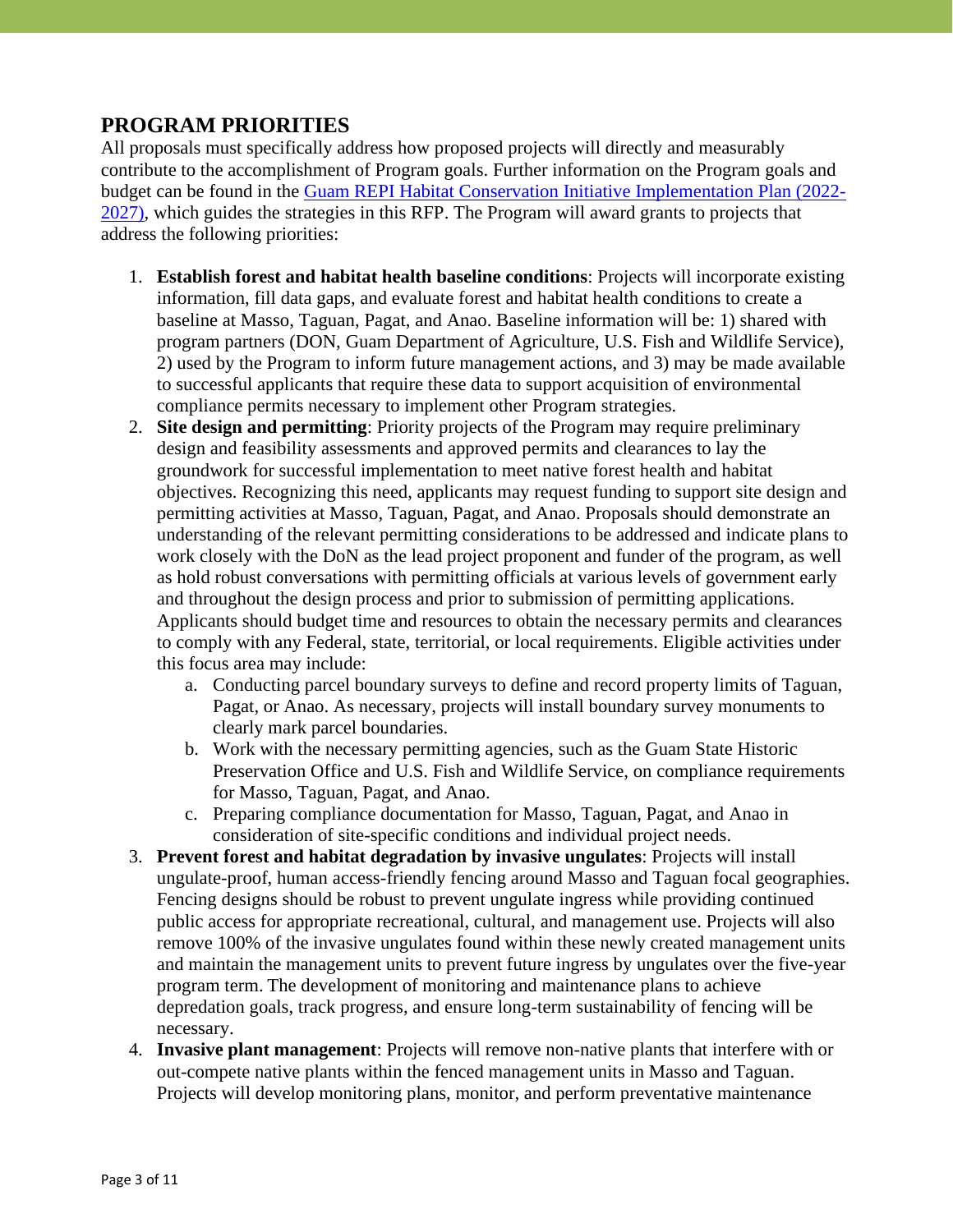activities to discourage reestablishment of non-native plants post-treatment. Project implementors will use most current and available best practices to avoid accidental introduction(s) of new invasive plants and biosecurity threats, and will monitor treated acres for current and emerging biosecurity threats.

- 5. **Establish and maintain native plants**: Projects will plant a diverse mix of site appropriate native plants at Masso and Taguan to meet Program goals. Activities may include seed collection, propagation, acquisition of materials and supplies (pots, soil, fertilizer, irrigation systems), and maintenance of nursery facilities that are necessary to support propagation of plants for outplanting at priority locations. Seed collection must be done in coordination with: 1) Guam Department of Agriculture if seed collection is taking place on local public lands, 2) appropriate federal agency if seed collection is taking place on federal lands, and 3) private landowners if collection is taking place on privately owned lands. Projects will monitor native plant cover and plant diversity to track progress towards habitat health outcomes, and improve outplant survival and growth by reducing threats from competing plants and pests, invasive ungulates, poor soil quality, and limited water resources.
- 6. **Reduce wildfire risks to forests and habitat**: Projects will establish and maintain firebreaks surrounding Masso.
- 7. **Conduct a proof-of-concept study to transition non-native acacia to native vegetation**: Projects will assess the feasibility and test approaches to transition non-native acacia forest to native vegetation at a landscape-scale to increase native plant coverage and diversity. Projects will determine a safe, effective, and cost-efficient process for removing non-native acacia trees (*Acacia sp.*), and conduct native plant trials to establish methods for seed collection, propagation and outplanting native pioneer plant species that thrive in nutrientdepleted soils resulting from decades of wildfires and ungulate browsing. Projects will develop a workplan outlining the goals, objectives, preferable site conditions, steps necessary, and sequencing of events. Workplans should include resource and cost estimates, and implementation timelines. Projects will develop recommended best practices and strategies to transition non-native acacia forests to native vegetation over larger scales.
- 8. **Increase community and agency engagement**: Projects will conduct public education and volunteer events to inform the community about conservation efforts occurring within Masso and Taguan, and solicit public participation. Projects will communicate the detrimental impacts of wildfire, and invasive plants, animals, pests, and disease on native ecosystem health. Educational topics may include fire prevention and safety, value of ungulate-proof fencing and ungulate removal, and best practices for maintaining biosecurity. Participating approaches may include, but are not limited to, community tree planting and invasive plant removal events, school field trips, and public hunting engagements. A minimum of four (4) education events and two (2) volunteer opportunities per year is preferred. Projects that leverage public and private funds, support local partnerships, and partner with resource management agencies are encouraged.

## **PROJECT METRICS**

To better gauge progress on individual grants and to ensure greater consistency of project data provided by multiple grants, the Guam Habitat Conservation Initiative has a list of metrics in Easygrants for full proposal applicants to choose from for future reporting. We ask that applicants select only the most relevant metrics from this list for their project (all possible program metrics are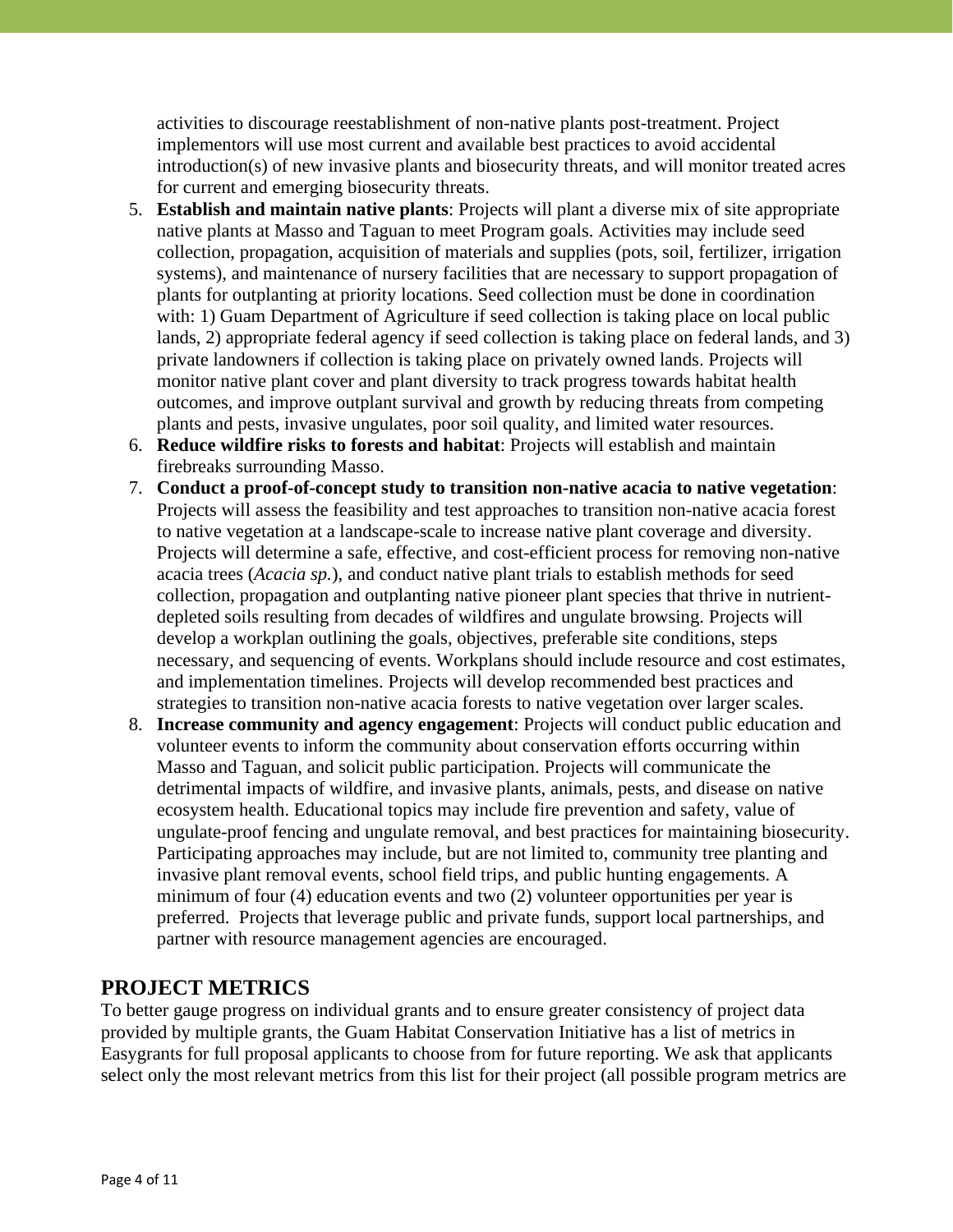shown in the table below). If you think an applicable metric has not been provided, please contact Jana Doi [\(Jana.Doi@nfwf.org\)](mailto:Jana.Doi@nfwf.org) to discuss acceptable alternatives.

| <b>Project Activity</b>          | <b>Recommended Metric</b>              | <b>Additional Guidance</b>                                            |
|----------------------------------|----------------------------------------|-----------------------------------------------------------------------|
| Site assessment (found under     | Acres assessed                         | Types of assessments may                                              |
| 'Research' in Easygrants         |                                        | include establishing baseline                                         |
| application)                     |                                        | forest and habitat health                                             |
|                                  |                                        | conditions. Enter the number of                                       |
|                                  |                                        | acres assessed. Please specify in                                     |
|                                  |                                        | the metric notes where the                                            |
|                                  |                                        | assessments took place (i.e., site                                    |
|                                  |                                        | name) and what type(s) of                                             |
|                                  |                                        | assessments were conducted.                                           |
| Site assessment (found under     | # research studies completed           | Types of studies may include                                          |
| 'Research' in Easygrants         |                                        | surveys required for                                                  |
| application)                     |                                        | environmental compliance,                                             |
|                                  |                                        | boundary surveys, and/or a pilot                                      |
|                                  |                                        | study to assess the feasibility and                                   |
|                                  |                                        | process to transition non-native                                      |
|                                  |                                        | acacia forest to native vegetation<br>at a landscape scale. Enter the |
|                                  |                                        | number of surveys or studies                                          |
|                                  |                                        | completed. Please specify in the                                      |
|                                  |                                        | metric notes where the surveys or                                     |
|                                  |                                        | studies took place (i.e., site name)                                  |
|                                  |                                        | and what type(s) of surveys or                                        |
|                                  |                                        | studies were conducted.                                               |
| <b>BMP</b> implementation for    | Miles of fencing installed             | Enter the number of miles of                                          |
| fencing improvements             |                                        | ungulate-proof fencing installed                                      |
| Invasive ungulate removal        | # of acres protected                   | Enter the # of acres protected                                        |
| (found under 'Invasive           |                                        | from invasive ungulates through                                       |
| animal or predator removal/      |                                        | fencing                                                               |
| Fencing nests from predators'    |                                        |                                                                       |
| in Easygrants application)       |                                        |                                                                       |
| Invasive ungulate removal        | # sites with goals met                 | The goal for sites is 0% signs of                                     |
| (found under 'Invasive           |                                        | ungulate presence. Enter the                                          |
| animal or predator removal/      |                                        | number of sites where predation                                       |
| Fencing nests from predators'    |                                        | reduction goals have been met.                                        |
| in Easygrants application)       |                                        | Please specify in the metric notes                                    |
|                                  |                                        | in which site(s) the predation                                        |
|                                  |                                        | goals were met.                                                       |
| Removal of invasives             | Acres restored                         | Enter the number of acres                                             |
|                                  |                                        | restored by removing or treating                                      |
|                                  |                                        | invasive plants. Please include in                                    |
|                                  |                                        | the metric notes the percentage                                       |
|                                  |                                        | reduction of invasive plant cover                                     |
|                                  |                                        | from the pre-project baseline.<br>Enter the number of acres           |
| Improved management<br>practices | Acres managed to treat annual invasive | managed annually to treat                                             |
|                                  | plants                                 | invasive plants. Please include in                                    |
|                                  |                                        |                                                                       |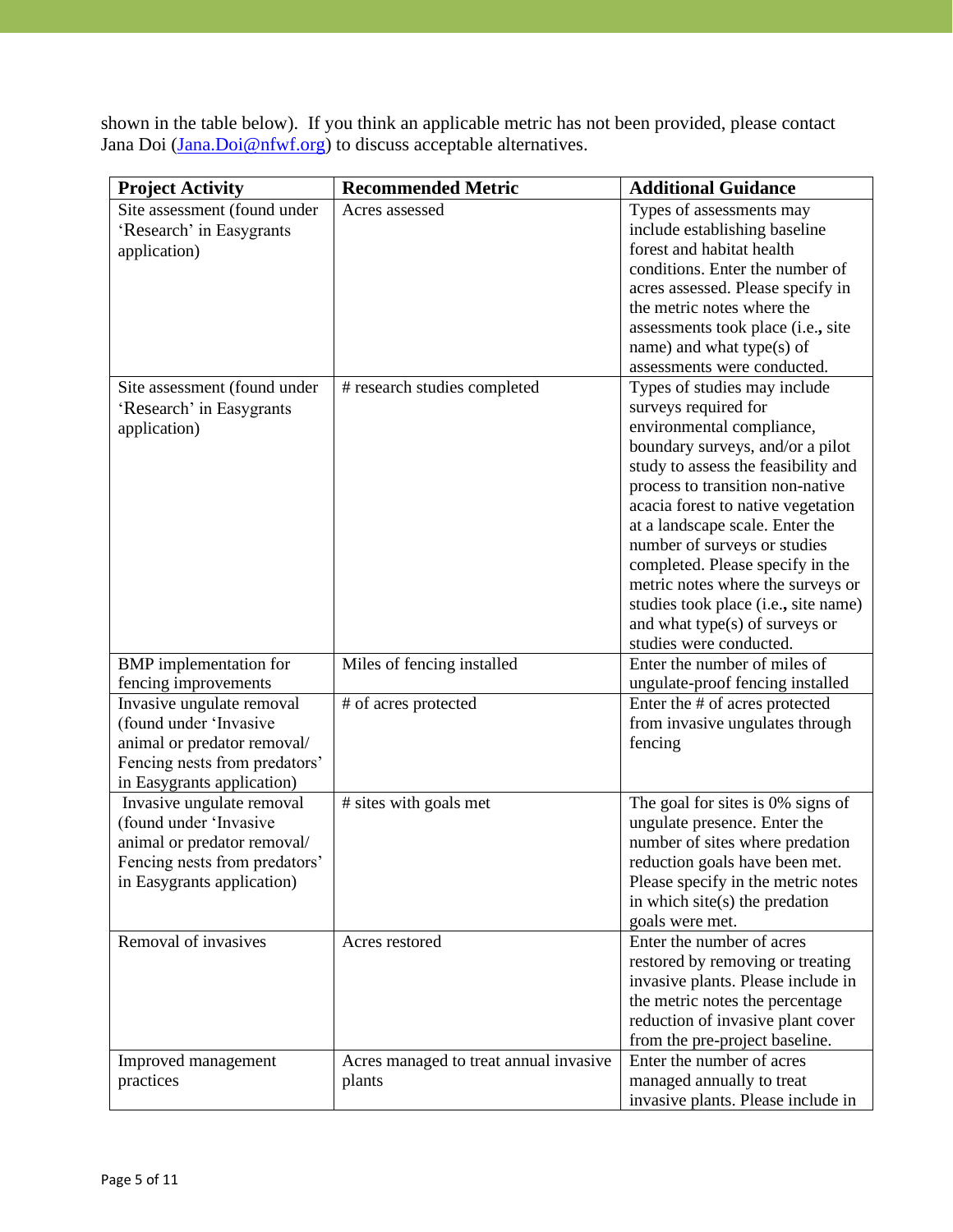|                                                                                            |                                     | the metric notes the percentage of<br>acres maintained over each year<br>of the project.                                                                                                                                          |
|--------------------------------------------------------------------------------------------|-------------------------------------|-----------------------------------------------------------------------------------------------------------------------------------------------------------------------------------------------------------------------------------|
| Land restoration                                                                           | Acres restored                      | Enter the number of acres<br>restored by planting native plants.<br>Please include in the metric notes<br>the percentage increase of native<br>plant cover from the pre-project<br>baseline.                                      |
| Land restoration (found under<br>'Land, wetland restoration' in<br>Easygrants application) | # species outplanted                | Enter the # of native species<br>outplanted. Please include in the<br>metric notes the names of the<br>native species outplanted and the<br>percentage increase of native<br>plant diversity.                                     |
| Improved management<br>practices                                                           | # miles of fuel breaks created      | Enter the # miles of fuel breaks<br>created                                                                                                                                                                                       |
| Improved management<br>practices                                                           | # miles of fuel breaks maintained   | Enter the # miles of fuel breaks<br>maintained. Please include in the<br>metric notes the number of miles<br>maintained each year of the<br>project.                                                                              |
| <b>Management or Governance</b><br>Planning                                                | # plans developed                   | Enter the number of workplans<br>developed that incorporated input<br>from multiple stakeholders                                                                                                                                  |
| Outreach/Education/<br><b>Technical Assistance</b>                                         | # of public education events        | Enter the number of public<br>education events completed                                                                                                                                                                          |
| Volunteer participation                                                                    | # of volunteer events               | Enter the number of volunteer<br>events completed                                                                                                                                                                                 |
| Volunteer participation                                                                    | # volunteers participating          | Enter the number of people<br>participating in volunteer and<br>education events                                                                                                                                                  |
| Outreach/Education/<br><b>Technical Assistance</b>                                         | # government entities participating | Enter the number of<br>governmental entities<br>participating in the project. Types<br>of participation may include<br>technical expertise, implementor<br>of project activities, matching<br>cash or in kind contributions, etc. |

# **ELIGIBILITY**

### **Eligible and Ineligible Entities**

- Eligible applicants include non-profit 501(c) organizations, U.S. Federal government agencies, state and territorial government agencies, local governments, municipal governments, Tribal Governments and Organizations, and educational institutions.
- Ineligible applicants include international organizations, businesses, or unincorporated individuals.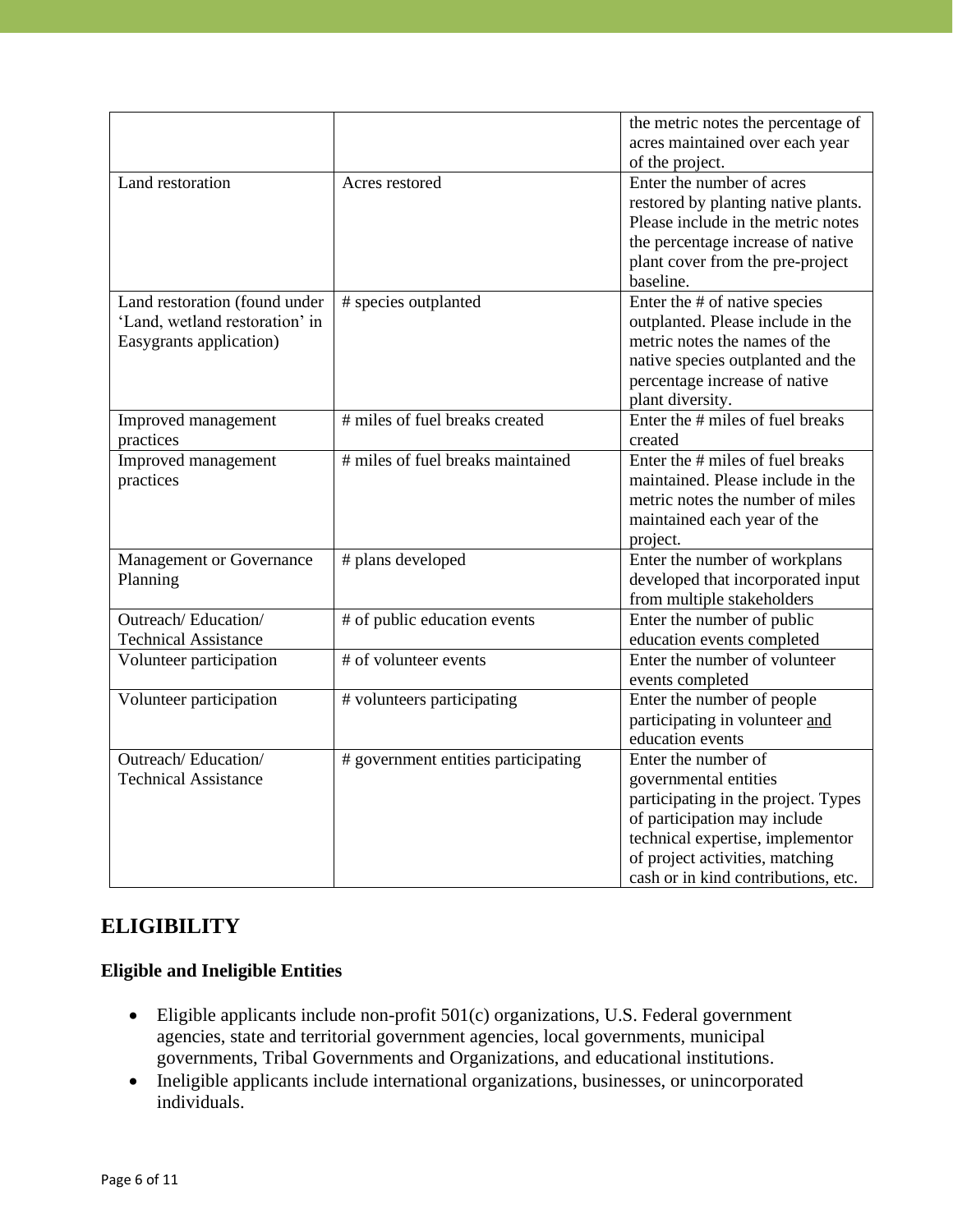#### **Ineligible Uses of Grant Funds**

- **Equipment**: Applicants are encouraged to rent equipment where possible and cost-effective or use matching funds to make those purchases. NFWF acknowledges, however, that some projects may only be completed using NFWF funds to procure equipment. If this applies to your project, please contact the program staff listed in this RFP to discuss options.
- Federal funds and matching contributions may not be used to procure or obtain equipment, services, or systems (including entering into or renewing a contract) that uses telecommunications equipment or services produced by Huawei Technologies Company or ZTE Corporation (or any subsidiary or affiliate of such entities) as a substantial or essential component, or as critical technology of any system. Refer to Public Law 115-232, section 889 for additional information. NFWF funds and matching contributions may not be used to support political advocacy, fundraising, lobbying, litigation, terrorist activities or Foreign Corrupt Practices Act violations.
- NFWF funds may not be used to support ongoing efforts to comply with legal requirements, including permit conditions, mitigation and settlement agreements. However, grant funds may be used to support projects that enhance or improve upon existing baseline compliance efforts.

# **FUNDING AVAILABILITY AND MATCH**

The Guam Habitat Conservation Initiative will award up to \$3.2 million in grants. Federal and nonfederal match is encouraged to demonstrate broad support for the project, but is not a proposal requirement. Match can be any combination of in cash and/or in-kind goods and services (for example external/partner services, volunteers or grantee in-kind, etc.) and there is no priority given to higher cash percentages. The ratio of matching contributions offered to grant funding requested is one criterion considered during the review process, and all other factors being equal, projects that offer a higher match ratio with contributions from non-federal sources will be more competitive. Full information about how to document matching contributions, including a description of acceptable sources of matching funds, is available at

[http://www.nfwf.org/whatwedo/grants/applicants/Pages/faqs.aspx.](http://www.nfwf.org/whatwedo/grants/applicants/Pages/faqs.aspx) Generally, projects extend from one to three years, although grants longer than three years may be considered on a case-by-case basis.

## **EVALUATION CRITERIA**

All proposals will be screened for relevance, accuracy, completeness and compliance with NFWF and funding source policies. Proposals will then be evaluated based on the extent to which they meet the following criteria.

**Program Goals and Priorities** – Project contributes to the Program's overall habitat goals, and has specific, quantifiable performance metrics to evaluate project success. Project addresses one or more of the program priorities.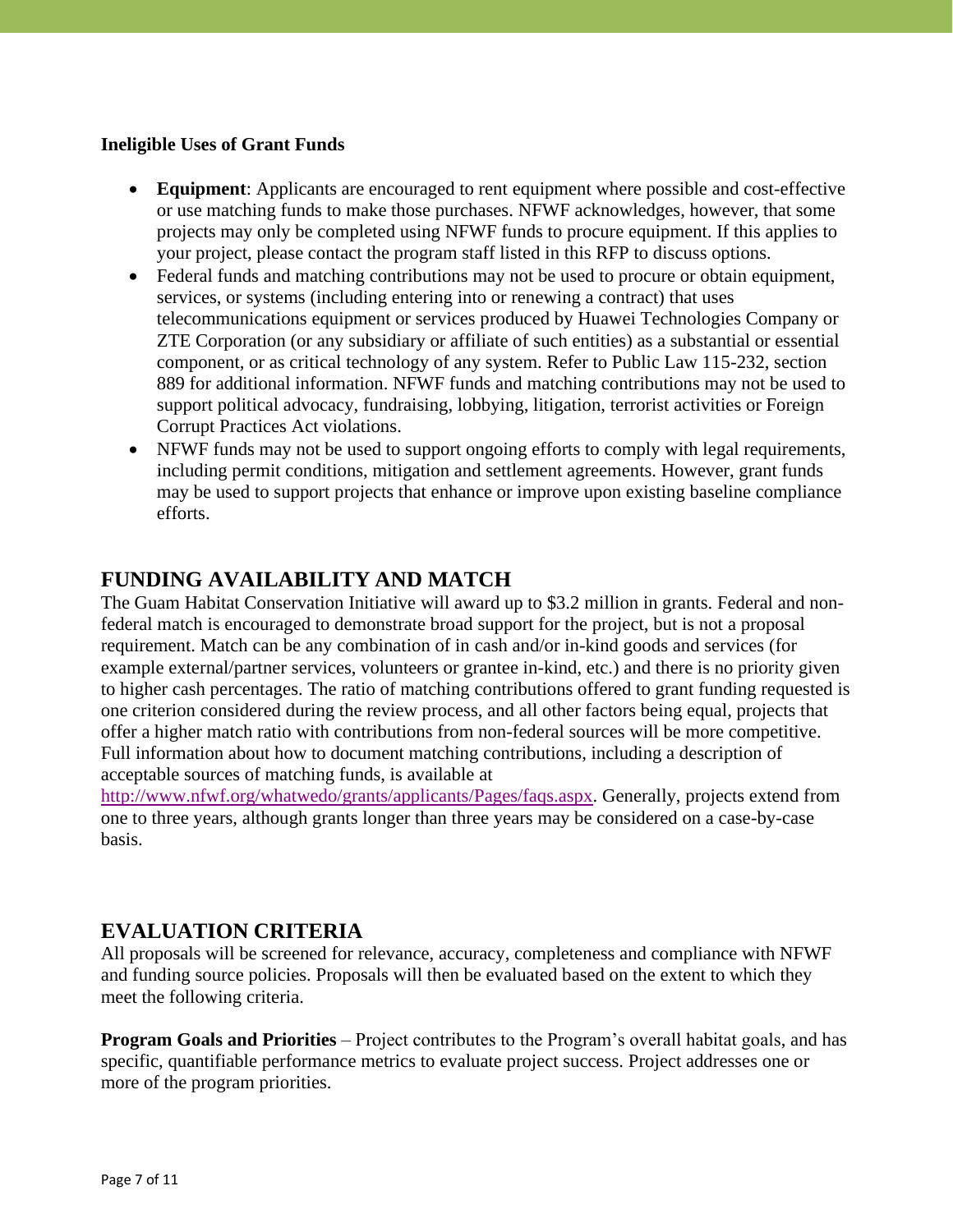**Technical Merit** – Project is technically sound and feasible, and the proposal sets forth a clear, logical and achievable work plan and timeline. Project engages appropriate technical experts throughout project planning, design and implementation to ensure activities are technically-sound and feasible.

**Cost-Effectiveness** – Cost-effectiveness analysis identifies the economically most efficient way to meet project objectives. Project includes a cost-effective budget that balances performance risk and efficient use of funds. Cost-effectiveness evaluation includes, but is not limited to, an assessment of effective direct/indirect costs across all categories in the proposed budget according to the type, size and duration of project and project objectives. Project budgets will be compared to similar projects to ensure proposed costs across all budget categories are reasonable for the activities being performed and the outcomes proposed.

**Transferability** – Project has potential and plan to transfer lessons learned to other communities and/or to be integrated into government programs and policies.

**Communication** – Project includes a detailed plan to communicate information about the project to appropriate audiences.

**Funding Need** – Project establishes a clear need for the funds being requested, and demonstrates that activities would not move forward absent funding.

**Conservation Plan and Context** – The project advances an existing conservation plan or strategy.

**Monitoring** – Project includes a plan for monitoring progress during and after the proposed project period to track project success and adaptively address new challenges and opportunities as they arise.

**Long-term Sustainability** – Project will be maintained to ensure benefits are achieved and sustained over time. This should include how future funding will be secured to implement necessary long-term monitoring and maintenance activities.

**Past Success** – Applicant has a proven track record of success in implementing conservation practices with specific, measurable results.

**Partnership and Community Impact** – The applicant organization partners and engages collaboratively with diverse local community members, leaders, community-based organizations, and other relevant stakeholders to develop and implement the proposed project. This ensures longterm sustainability and success of the project, integration into local programs and policies, and community acceptance of proposed restoration actions. Non-traditional partners or communities are enlisted to broaden the sustained impact from the project. Describe the community characteristics of the project area, identify any communities impacted, describe outreach and community engagement activities and how those will be monitored and measured. Use demographic data to support descriptions and submit letters of support from community partners and/or collaborators demonstrating their commitment to the project and engagement in project activities as proposed.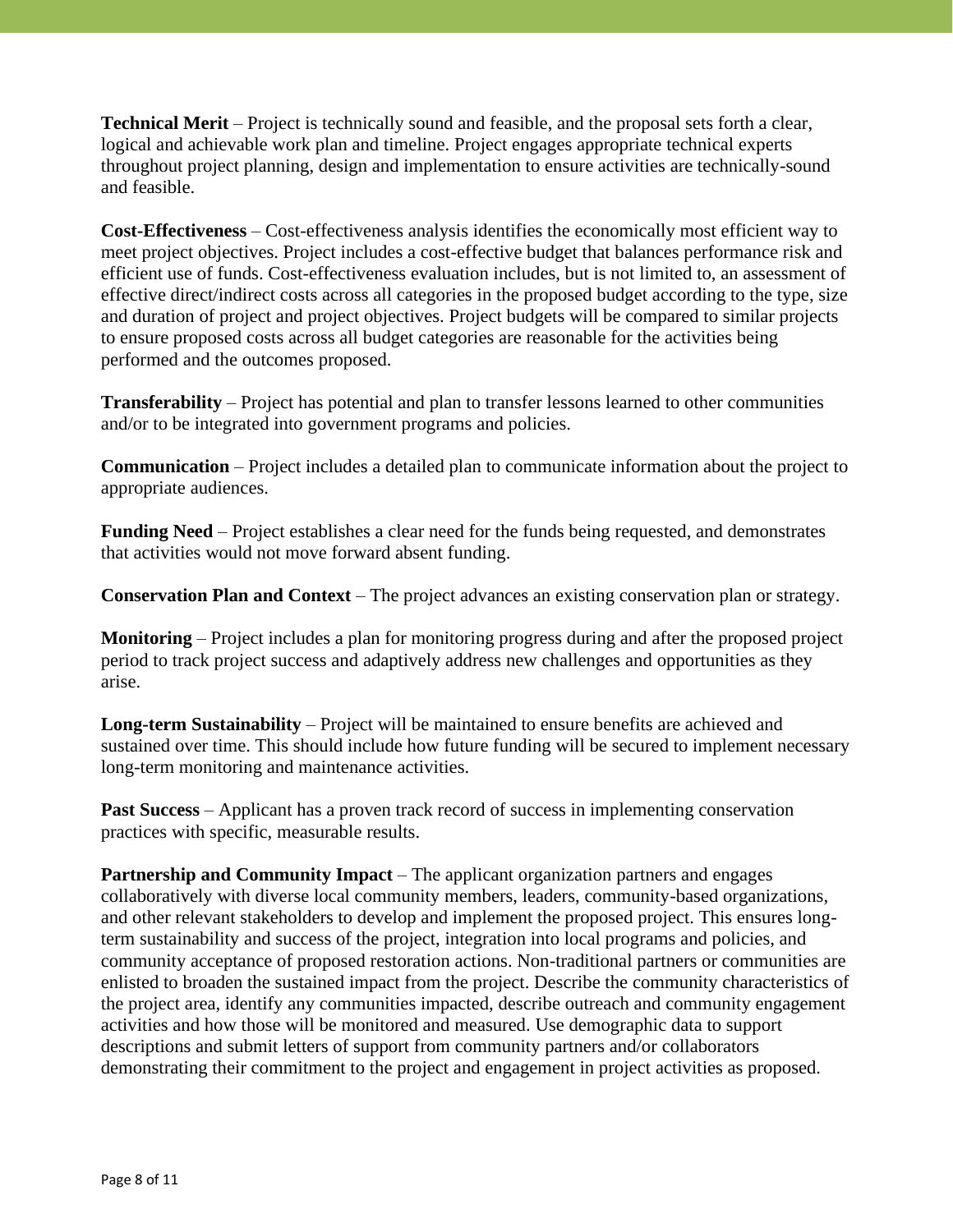# **OTHER**

**Applicant Demographic Information** – In an effort to better understand diversity in our grantmaking, NFWF is collecting basic demographic information on applicants and their organizations via a voluntary survey form (available in Easygrants). This information will not be shared externally or with reviewers and will not be considered when making grant decisions. For more details, please see the tip sheet and the Uploads section of Easygrants.

**Budget** – Costs are allowable, reasonable and budgeted in accordance with NFWF's [Budget](https://www.nfwf.org/apply-grant/application-information/budget-instructions)  [Instructions](https://www.nfwf.org/apply-grant/application-information/budget-instructions) cost categories. Federally-funded projects must be in compliance with [OMB Uniform](http://www.ecfr.gov/cgi-bin/text-idx?SID=704835d27377ef5213a51c149de40cab&node=2:1.1.2.2.1&rgn=div5)  [Guidance](http://www.ecfr.gov/cgi-bin/text-idx?SID=704835d27377ef5213a51c149de40cab&node=2:1.1.2.2.1&rgn=div5) as applicable.

**Environmental Services** – NFWF funds projects in pursuit of its mission to sustain, restore and enhance the nation's fish, wildlife, plants and habitats for current and future generations. NFWF recognizes that some benefits from projects may be of value with regards to credits on an environmental services market (such as a carbon credit market). NFWF does not participate in, facilitate, or manage an environmental services market nor does NFWF assert any claim on such credits.

**Intellectual Property** – Intellectual property created using NFWF awards may be copyrighted or otherwise legally protected by award recipients. NFWF may reserve the right to use, publish, and copy materials created under awards, including posting such material on NFWF's website and featuring it in publications. NFWF may use project metrics and spatial data from awards to estimate societal benefits that result and to report these results to funding partners. These may include but are not limited to: habitat and species response, species connectivity, water quality, water quantity, risk of detrimental events (e.g., wildfire, floods), carbon accounting (e.g., sequestration, avoided emissions), environmental justice, and diversity, equity, and inclusion.

**Matching Contributions** – Matching Contributions consist of cash, contributed goods and services, volunteer hours, and/or property raised and spent for the Project during the Period of Performance. Larger match ratios and matching fund contributions from a diversity of partners are encouraged and will be more competitive during application review.

**Procurement** – If the applicant chooses to specifically identify proposed Contractor(s) for Services, an award by NFWF to the applicant does not constitute NFWF's express written authorization for the applicant to procure such specific services noncompetitively. When procuring goods and services, NFWF recipients must follow documented procurement procedures which reflect applicable laws and regulations.

**Publicity and Acknowledgement of Support** – Award recipients will be required to grant NFWF the right and authority to publicize the project and NFWF's financial support for the grant in press releases, publications and other public communications. Recipients may also be asked by NFWF to provide high-resolution (minimum 300 dpi) photographs depicting the project.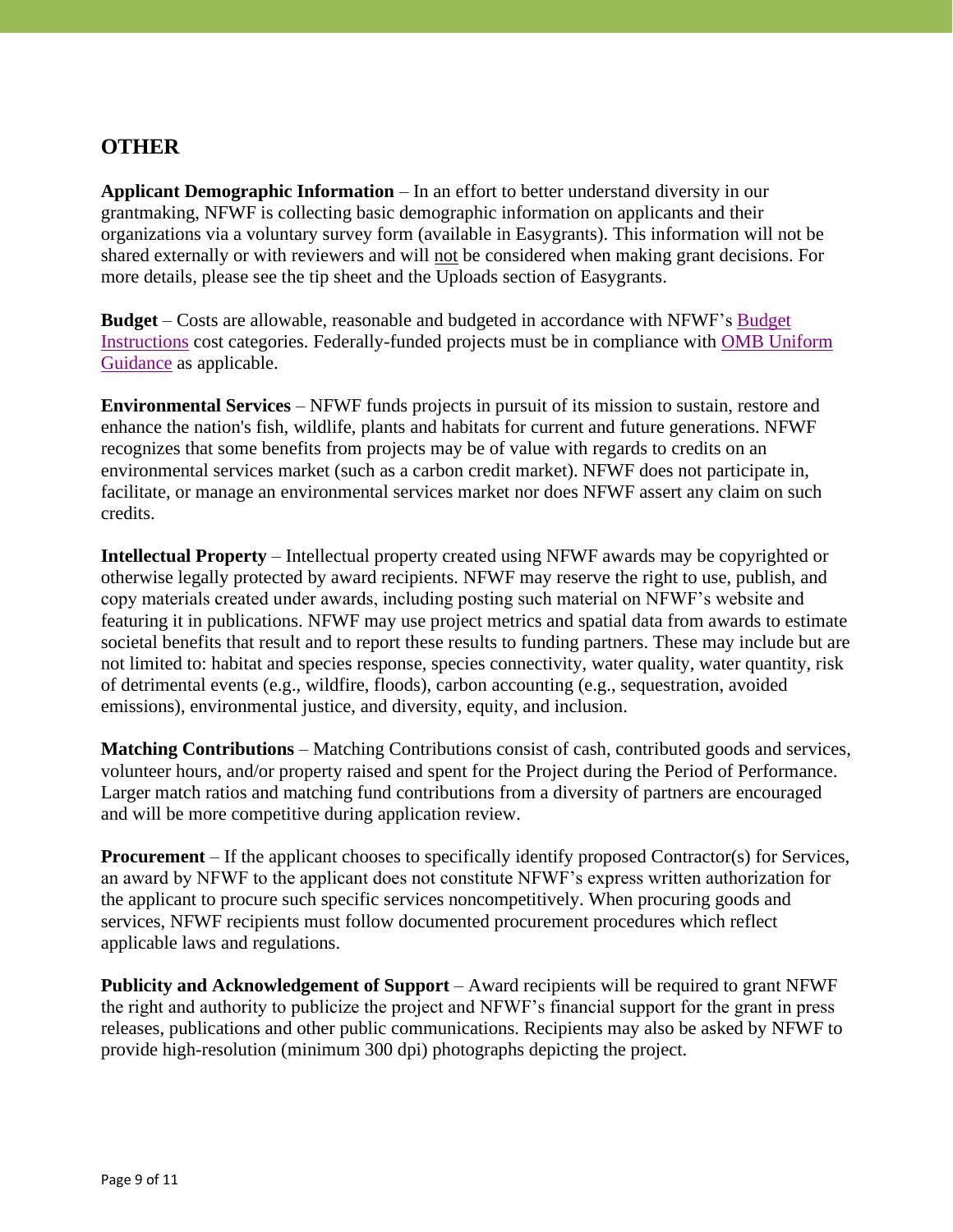**Receiving Award Funds** – Award payments are primarily reimbursable. Projects may request funds for reimbursement at any time after completing a signed agreement with NFWF. A request of an advance of funds must be due to an imminent need of expenditure and must detail how the funds will be used and provide justification and a timeline for expected disbursement of these funds.

**Compliance Requirements** – Projects selected may be subject to requirements under the National Environmental Policy Act, Endangered Species Act (state and federal), and National Historic Preservation Act. Documentation of compliance with these regulations must be approved prior to initiating activities that disturb or alter habitat or other features of the project site(s). Applicants should budget time and resources to obtain the needed approvals. As may be applicable, successful applicants may be required to comply with additional Federal, state or local requirements and obtain all necessary permits and clearances.

**Permits** – Successful applicants will be required to provide sufficient documentation that the project expects to receive or has received all necessary permits and clearances to comply with any Federal, state or local requirements. Where projects involve work in the waters of the United States, NFWF strongly encourages applicants to conduct a permit pre-application meeting with the Army Corps of Engineers prior to submitting their proposal. In some cases, if a permit pre-application meeting has not been completed, NFWF may require successful applicants to complete such a meeting prior to grant award.

**Federal Funding** – The availability of federal funds estimated in this solicitation is contingent upon the federal appropriations process. Funding decisions will be made based on level of funding and timing of when it is received by NFWF.

## **TIMELINE**

Dates of activities are subject to change. Please check the program page of the NFWF website for the most current dates and information: [Guam Habitat Conservation Initiative.](https://www.nfwf.org/programs/guam-habitat-conservation-initiative)

Review Period June – October 2022 Awards Announced October 2022

Applicant Webinar May 19, 2022 by 9:00 AM Chamorro Standard Time Full Proposal Due Date June 15, 2022 by 11:59 PM Chamorro Standard Time

## **HOW TO APPLY**

All application materials must be submitted online through National Fish and Wildlife Foundation's Easygrants system.

1. Go to [easygrants.nfwf.org](https://easygrants.nfwf.org/) to register in our Easygrants online system. New users to the system will be prompted to register before starting the application (if you already are a registered user, use your existing login). Enter your applicant information. Please disable the pop-up blocker on your internet browser prior to beginning the application process.